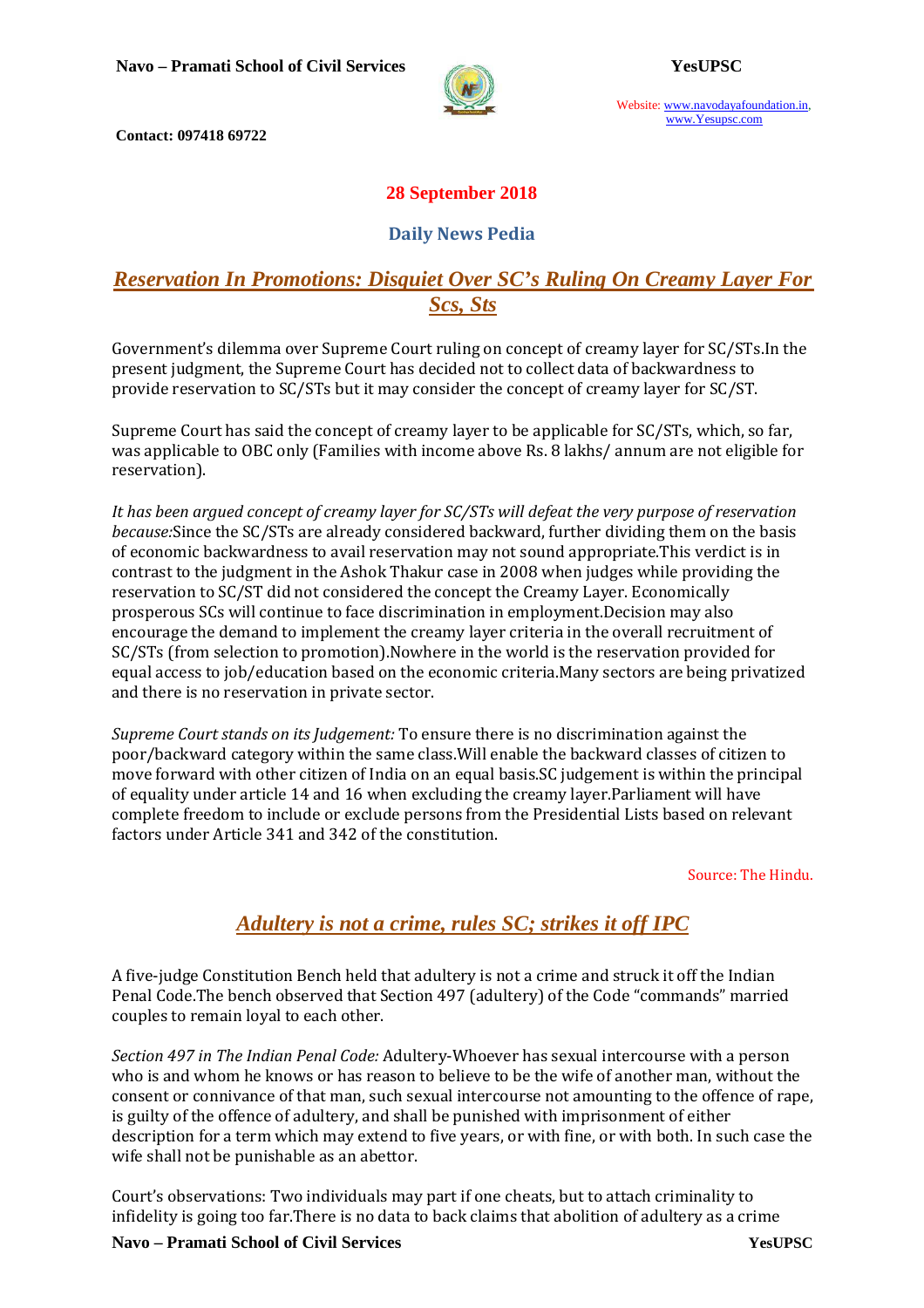would result in "chaos in sexual morality" or an increase of divorce.How married couples deal with adultery is "absolutely a matter of privacy at its pinnacle".Loss of moral commitment in a marriage creates a dent in the relationship, but it is left to each individual to deal with the problem — some may forgive while others may seek divorce. Punishing each other or the wife's lover is unlikely to re-kindle commitment.Section 497 treats a married woman as the commodity of her husband.Adultery is not a crime if the cuckolded husband connives or consents to his wife's extra-marital affair.Section 497 treats a married woman as her husband's "chattel". The provision is a reflection of the social dominance of men prevalent 150 years ago. Source: The Hindu.

## *MDR Reimbursement Pending From Banks*

The Payments Council of India (PCI) has said that reimbursement of merchant discount rates from banks to service providers and merchant aggregators are yet to be received.

MDR is the fee that a merchant has to pay to a bank for every transaction that is split between the bank which issued the card, the payment service providers, and payment gateways (PayUbiz and PayUMoney)

Payment Service Provider – A payment service provider (PSP) offers online services for accepting credit card, debit card, online banking payments. In December 2017, the Ministry of Electronics and Information Technology, had said that MDR would be reimbursed by the government on transactions up to Rs.2000.It is applicable on transactions made through debit cards, BHIM UPI or Aadhaar enabled payment systems.

Payment Council of India: PCI is an apex non-governmental body representing companies in payments and settlement system.It was formed in 2013 under aegis of IAMAI (Internet and Mobile Association of India) to cater needs of digital payment industry in India

#### Source: The Hindu

# *Section 497 of IPC*

The Supreme Court has declared *Section 497 of the Indian Penal Code as unconstitutional*saying that the penal provision on adultery was manifestly arbitrary and dents the individuality of women.

Section 497 of the 158-year-old IPC says, "Whoever has sexual intercourse with a person who is and whom he knows or has reason to believe to be the wife of another man, without the consent or connivance of that man, such sexual intercourse not amounting to the offence of rape, is guilty of the offence of adultery, and shall be punished with imprisonment of either description for a term which may extend to five years, or with fine, or with both. In such case the wife shall not be punishable as an abettor."

Past Supreme Court judgements on adultery:

The adultery law had come up in court thrice in the past — in 1954, in 1985, and in 1988.

- In 1954, the SC rejected that Section 497 violated the right to equality.
- In 1985, it said that women didn't need to be included in the law as a party which can make complaints.
- In 1988, the Supreme Court said that the adultery law was a "shield rather than a sword".

#### **Navo – Pramati School of Civil Services YesUPSC**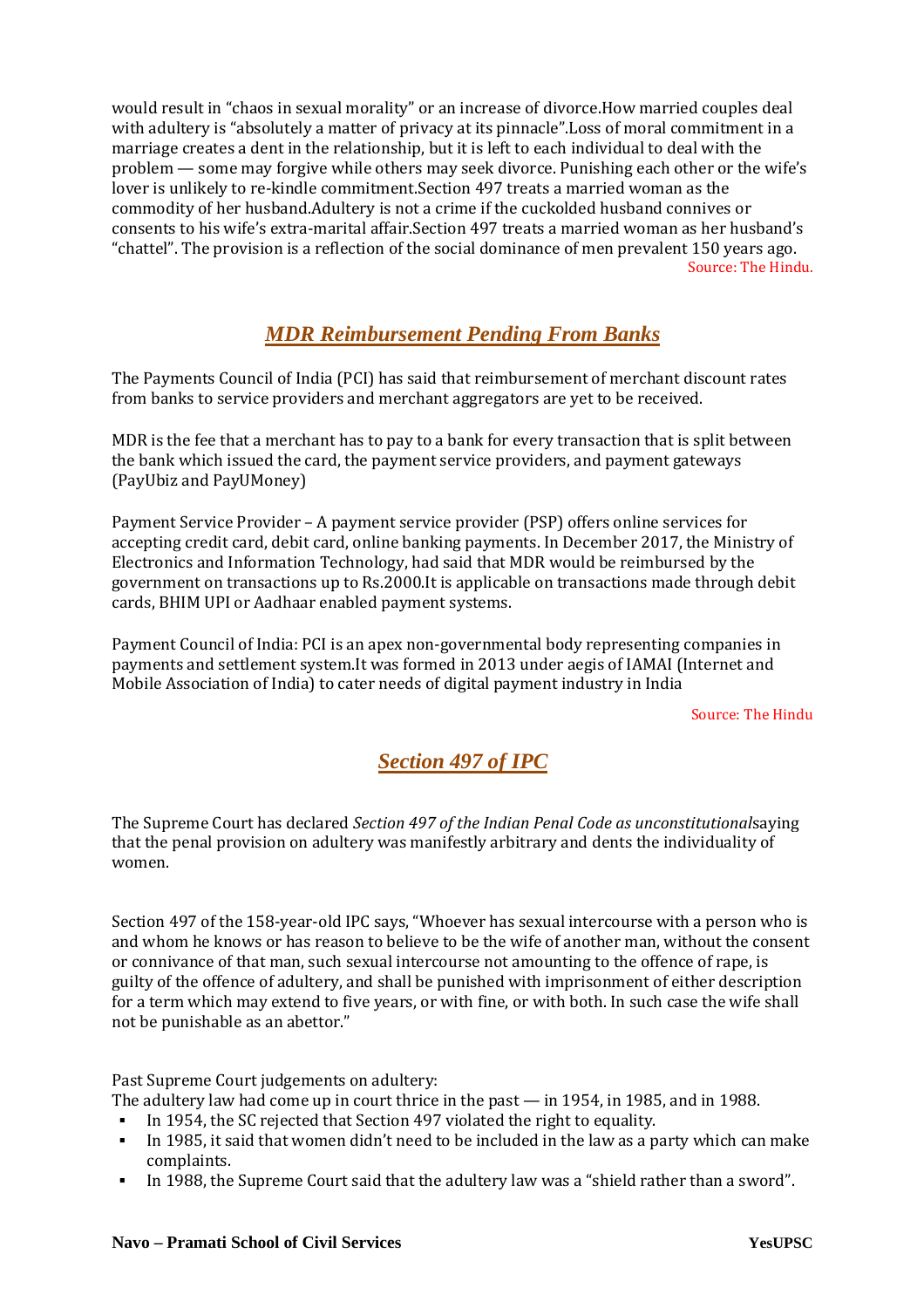Important observations made by the Supreme Court:Adultery might not cause of an unhappy marriage, but it could be result of an unhappy marriage.In case of adultery, criminal law expects people to be loyal which is a command which gets into the realm of privacy.Adultery can be ground for civil issues including dissolution of marriage but it cannot be a criminal offence.Any provision treating woman with inequality is not constitutional.Mere adultery can't be a crime, unless it attracts the scope of Section 306 (abatement to suicide) of the IPC.

Section 497 perpetuates subordinate status of women, denies dignity, sexual autonomy, and is based on gender stereotypes. Section 497 based on women as chattel, seeks to control sexuality of woman, hits the autonomy and dignity of woman. Besides, Section 497 perpetrates subordinate nature of woman in a marriage.

Therefore, it should be struck down for violation of Articles 14, 21.

*Problems with Section 497 which the petitioners wanted to be addressed:*The petitioners want the adultery law to be made gender neutral. This is because the law calls for the man to be punished in case of adultery, but no action is suggested for the woman.As per Section 497, a woman whose husband has had sexual intercourse with another woman cannot file a complaint because the law makes no such provision for her.Moreover, the adultery law in IPC reduces women to an object because no consent of the married woman is required for a man to have sexual intercourse with her. As per Section 497, if the woman's husband agrees, the act is not a crime. This is the reason many have called this law an anti-women law.

Source: The Hindu.

## *WAYU- Air Pollution Mitigation Device*

Air pollution control device WAYU (Wind Augmentation Purifying Unit) for traffic junctions was recently inaugurated in Delhi.

WAYU is developed by Council of Scientific and Industrial Research – National Environmental Engineering Research Institute (CSIR-NEERI) as a part of Technology Development Project funded by Department of Science and Technology.The device has the capacity to purify air in an area of 500 meter square. The device consumes only half a unit of electricity for 10 hours of running and has a maintenance cost of only Rs. 1500 per month.

The device works on two principles mainly Wind generation for dilution of air pollutants and Active Pollutants removal.The device has filters for Particulate Matter removal and activated carbon (charcoal) and UV lamps for poisonous gases removal such as VOCs and Carbon Monoxide.The device has one fan and filter for sucking and removing Particulate Matter. There are two UV lamps and half kg of activated carbon charcoal coated with special chemical Titanium Dioxide.

Source: PIB.

### *Umbrella scheme of Border Infrastructure and Management (BIM)*

The Centre has approved  $\text{\textdegree}8.606$  crore for 60 projects being implemented under the umbrella scheme of Border Infrastructure and Management (BIM) to meet special development needs of people living in those areas.

#### **Navo – Pramati School of Civil Services YesUPSC**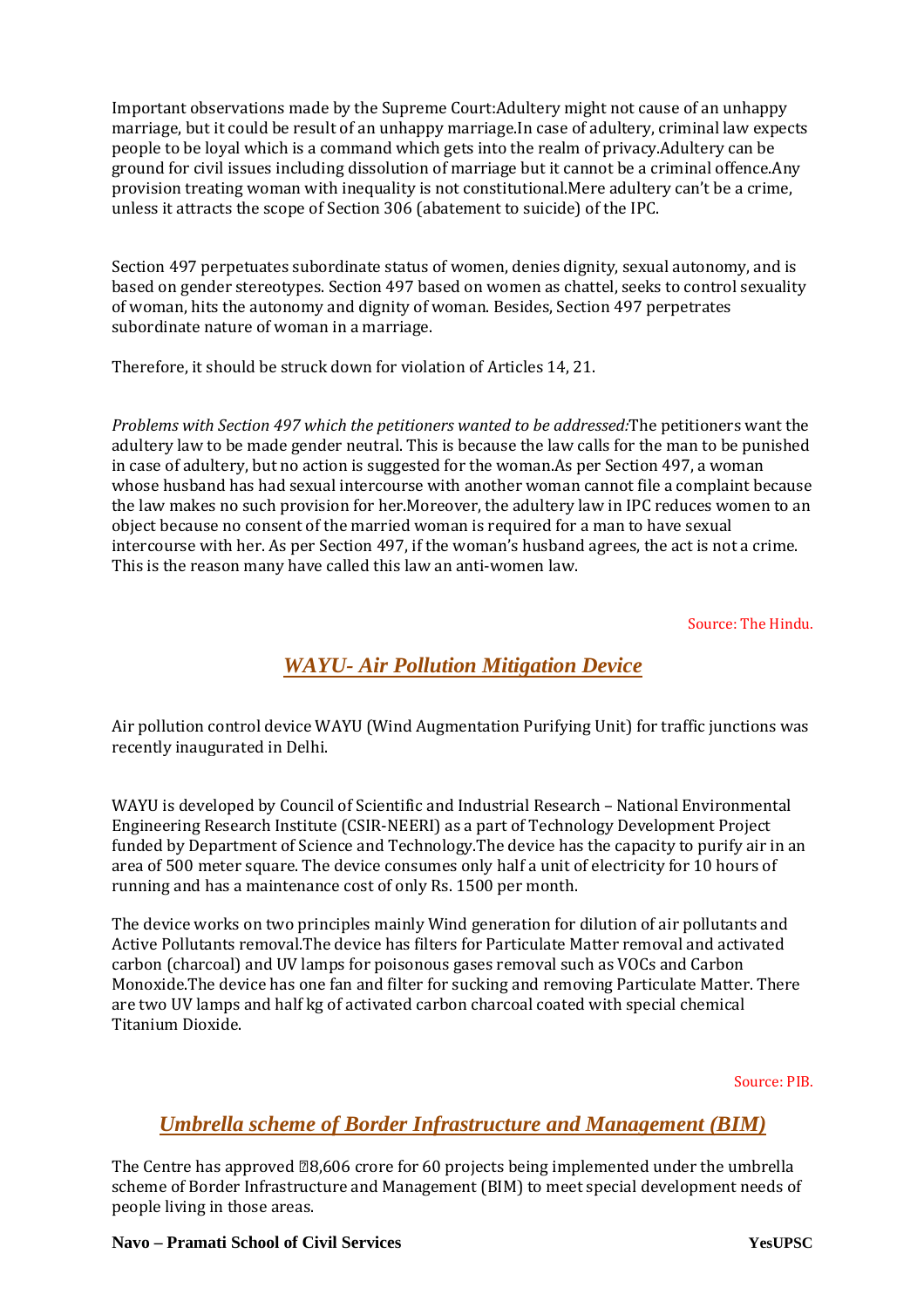The projects are being implemented in 17 states having the international borders with Pakistan, China, Nepal, Bhutan, Myanmar and Bangladesh. The projects are implemented in 111 border districts to meet special development needs of border population with focus on people living within 50 kms of the international border.The schemes include construction of roads, schools, primary health centres, promotion of rural tourism, border tourism, promotion of sports activities, cleanliness mission, protection of heritage sites, supply of drinking water, community centres, connectivity, drainage, to enable sustainable living in border areas.Construction of helipads in remote and inaccessible hilly areas which do not have road connectivity, skill development training to farmers for the use of modern and scientific technique in farming, organic farming are some of the other areas where the projects are being implemented.

Source: PIB.

### *EDITORIAL*

To Read

#### **Time for Aadhaar to get back to basics**

The Supreme Court has recognized its benefits, but also pushed back against its mission creep

Retired Justice K.S. Puttaswamy has provided a rich vein of jurisprudence for future courts to mine. His petition in 2012 was the foundation of the Supreme Court's (SC's) recognizing a fundamental right to privacy last year and reading down Section 377 of the Indian Penal Code earlier this month. Now, it has led the SC—in what is in many ways is a sequel to the right to privacy judgement—to finally sign off on the Aadhaar programme, albeit a truncated version.

Few issues have generated more heat and light in recent years. Writing the majority opinion, Justice A.K. Sikri has cut through the accusations and counter-accusations pithily: "Howsoever benevolent the scheme may be, it has to pass the muster of constitutionality." The SC's answer to this is a strange one in some ways. On the whole, the majority opinion arrives at the correct conclusion. But it makes missteps along the way. On the other hand, Justice D.Y. Chandrachud, writing the lone dissent, makes several telling points that should help guide future debates about Aadhaar's implementation. This is unsurprising; he has racked up a series of impressive rulings.

Aadhaar infringes the fundamental right to privacy. There can be no reasonable argument against this. Although there are several other aspects of Aadhaar that the judgement has examined, the core issue is thus one of proportionality: Is the extent of the infringement proportionate with the goal of the Aadhaar legislation?

Among the different flavours of judicial review, the 'strict scrutiny' standard, originating in US courts, is the sternest. It is generally reserved for assessing legislation that is discriminatory reservation laws, for instance. But it can also be used to assess other infringements of fundamental rights. Its recent high points notwithstanding, the SC has a patchy record when it comes to protecting these rights. Employing the strict scrutiny standard, which demands that compelling governmental interest be proved, would have established a healthy precedent. Instead, Sikri has gone with the most lenient standard, "just, fair and reasonable". This is not surprising; the same standard was used in *Justice K. S. Puttaswamy (Retd.) and Anr. vs. Union of India and Ors* last year when reading the fundamental right to privacy into the Constitution. It is, however, disappointing.

The ruling finds that Aadhaar passes the proportionality check—but only by lopping off chunks of it as it exists today and tightening its provisions to prevent misuse or unnecessary use of